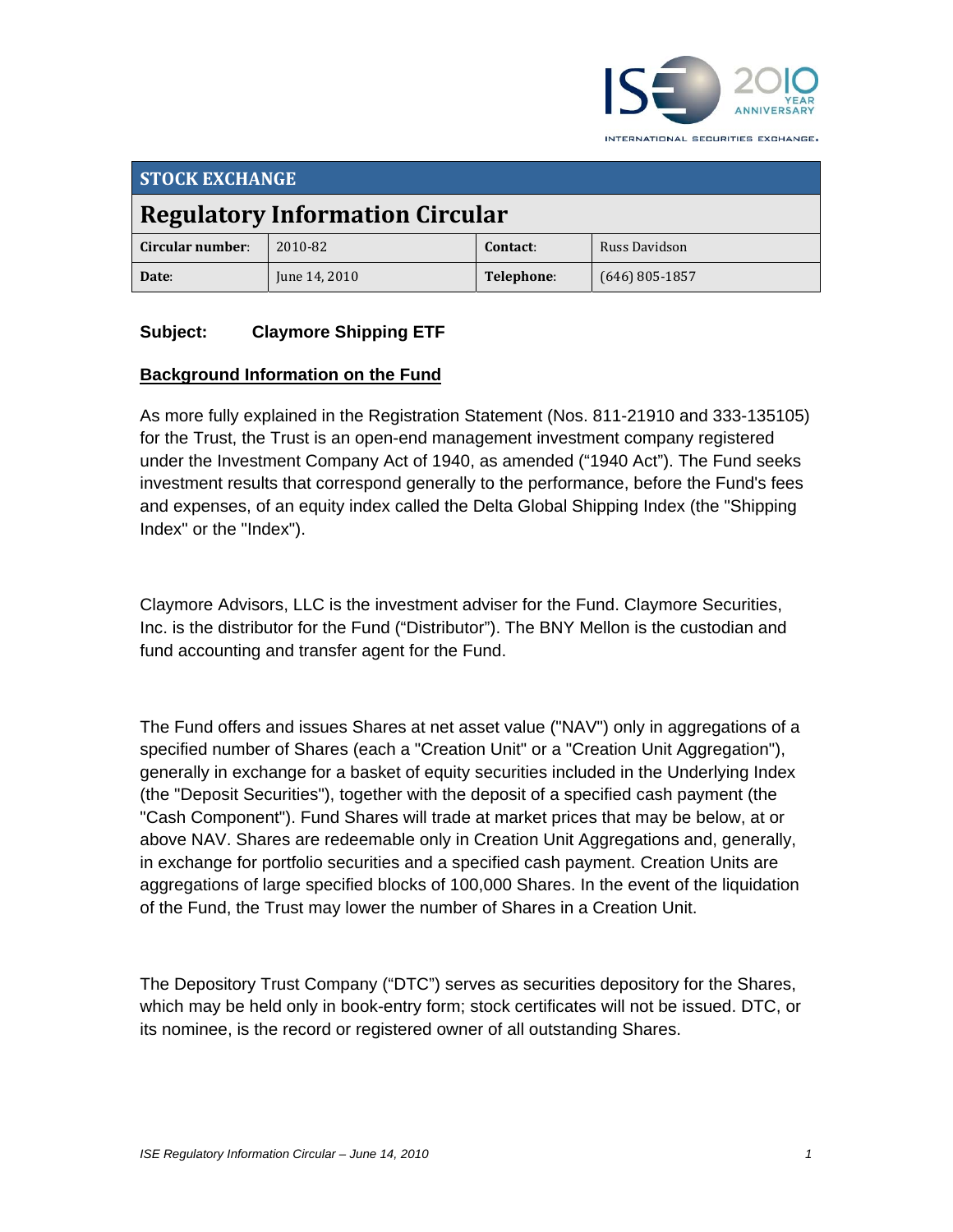

The NAV per Share for the Fund will be determined as of the close of trading (normally, 4:00 p.m. Eastern Time ("ET")) on each day that the Exchange is open for business (a "Business Day"). The NAV is calculated by dividing the value of the net assets of the Fund (i.e., the value of its total assets less total liabilities) by the total number of Shares outstanding, rounded to the nearest cent. NAV will be available from the Distributor and will also available to National Securities Clearing Corporation ("NSCC") participants through data made available from NSCC.

The Trust's registration statement describes the various fees and expenses for the Fund Shares. For a more complete description of the Fund and the underlying indexes, visit www.claymore.com.

# **Principal Risks**

Interested persons are referred to the Prospectus for a description of risks associated with an investment in the Shares. These risks include stock market risks and the risk that a Fund return may not match the return of its index for a number of reasons, including the incursion by a Fund of operating expenses and costs not applicable to its index. In addition, as noted in the Prospectus, the Shares may trade at market prices that may differ from their NAV. The NAV of the Shares will fluctuate with changes in the market value of the Fund holdings. The market prices of the Shares will fluctuate in accordance with changes in NAV as well as the supply and demand for the Shares on the Exchange.

# **Exchange Rules Applicable to Trading in the Shares**

The Shares are considered equity securities, thus rendering trading in the Shares subject to the Exchange's existing rules governing the trading of equity securities.

# **Trading Hours**

Trading in the Shares on ISE is on a UTP basis and is subject to ISE equity trading rules. The Shares will trade from 8:00 a.m. until 8:00 p.m. Eastern Time. Equity Electronic Access Members ("Equity EAMs") trading the Shares during the Extended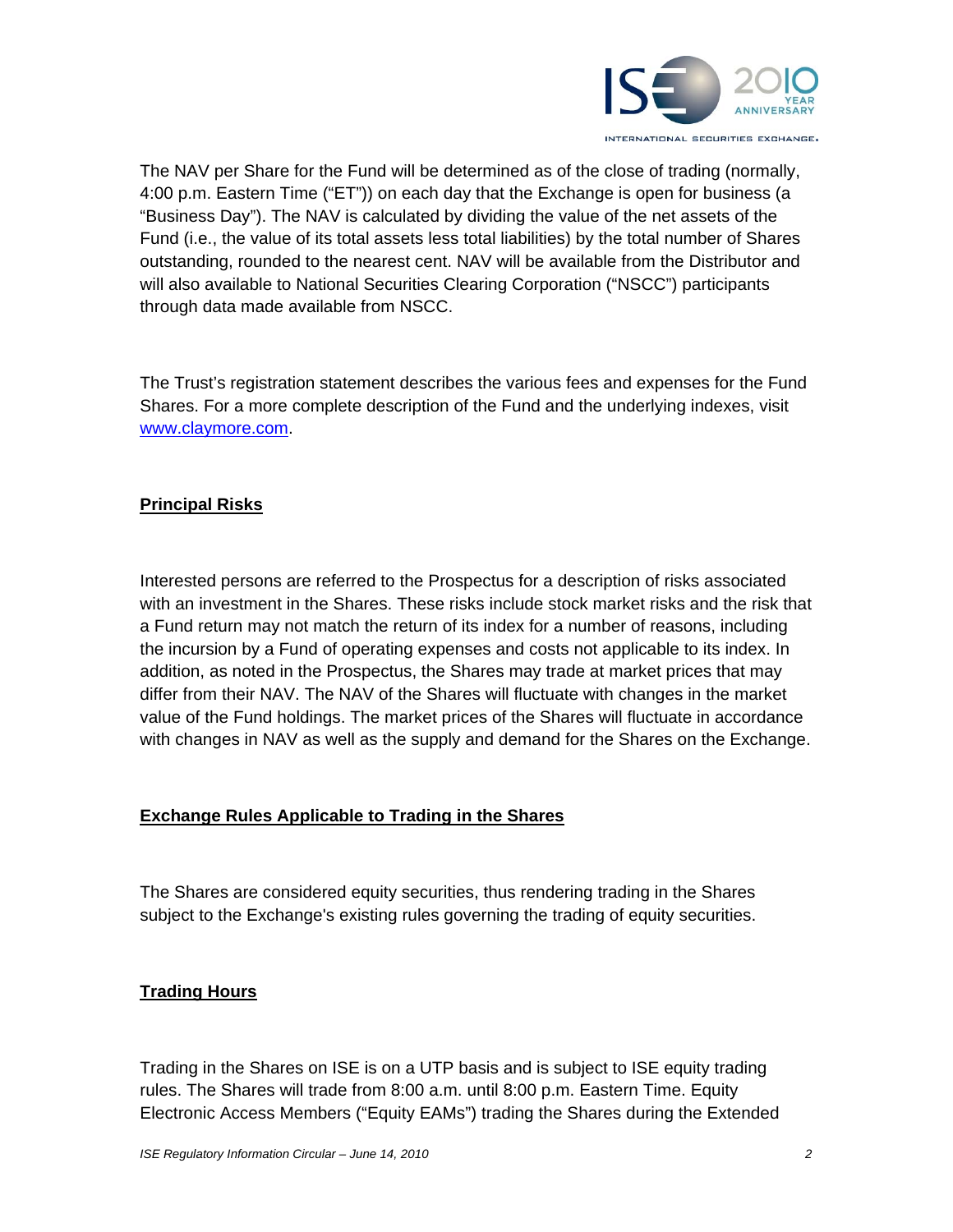

Market Sessions are exposed to the risk of the lack of the calculation or dissemination of underlying index value or intraday indicative value ("IIV"). For certain derivative securities products, an updated underlying index value or IIV may not be calculated or publicly disseminated in the Extended Market hours. Since the underlying index value and IIV are not calculated or widely disseminated during Extended Market hours, an investor who is unable to calculate implied values for certain derivative securities products during Extended Market hours may be at a disadvantage to market professionals.

### **Trading Halts**

ISE will halt trading in the Shares in accordance with ISE Rule 2101(a)(2)(iii). The grounds for a halt under this Rule include a halt by the primary market because it stops trading the Shares and/or a halt because dissemination of the IIV or applicable currency spot price has ceased, or a halt for other regulatory reasons. In addition, ISE will stop trading the Shares if the primary market de-lists the Shares.

#### **Delivery of a Prospectus**

Pursuant to federal securities laws, investors purchasing Shares must receive a prospectus prior to or concurrently with the confirmation of a transaction. Investors purchasing Shares directly from the Fund (by delivery of the Deposit Amount) must also receive a prospectus.

Prospectuses may be obtained through the Distributor or on the Fund's website. The Prospectus does not contain all of the information set forth in the registration statement (including the exhibits to the registration statement), parts of which have been omitted in accordance with the rules and regulations of the SEC. For further information about the Fund, please refer to the Trust's registration statement.

#### **Exemptive, Interpretive and No-Action Relief Under Federal Securities Regulations**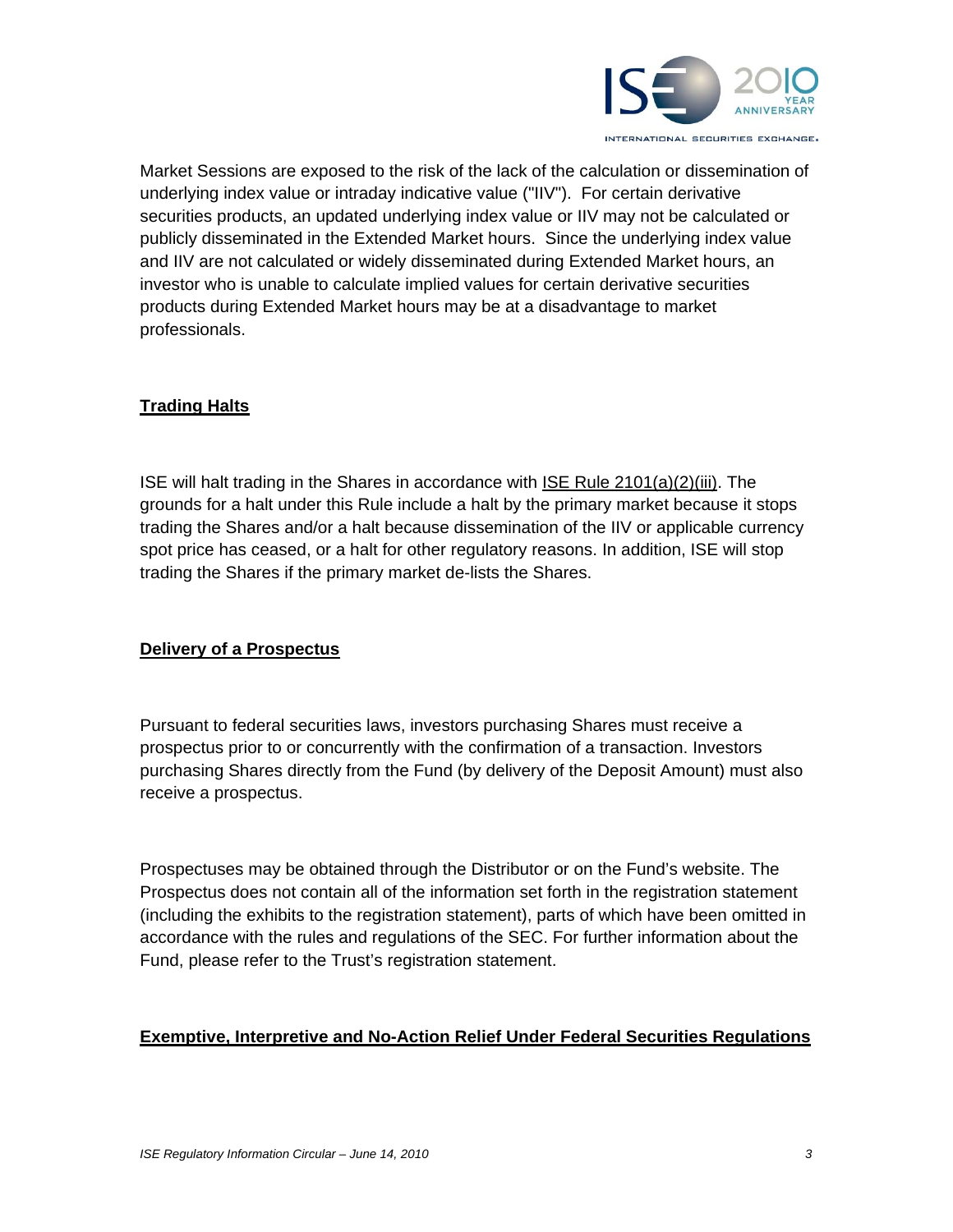

The Commission has issued letters dated October 24, 2006, November 21, 2005 (together, the "No- Action Letters") granting exemptive, interpretive and no-action relief from certain provisions of and rules under the Securities Exchange Act of 1934 for exchange-traded funds listed and traded on a registered national securities exchange that meet certain criteria.

# **Regulation M Exemptions**

Generally, Rules 101 and 102 of Regulation M prohibit any "distribution participant" and its "affiliated purchasers" from bidding for, purchasing, or attempting to induce any person to bid for or purchase any security which is the subject of a distribution until after the applicable restricted period, except as specifically permitted in Regulation M. The provisions of the Rules apply to underwriters, prospective underwriters, brokers, dealers, and other persons who have agreed to participate or are participating in a distribution of securities.

The Commission issued a No-Action Letter by which persons participating in a distribution of shares of a fund may engage in secondary market transactions in such shares during their participation in such a distribution, despite the requirements of from Rule 101 under Regulation M. In addition, the SEC has permitted persons who may be deemed to be participating in the distribution of shares of a fund (i) to purchase securities for the purpose of purchasing creation unit aggregations of fund shares and (ii) to tender securities for redemption in Creation Unit Aggregations. Further, the Commission has clarified that the tender of fund shares to the Fund for redemption does not constitute a bid for or purchase of any of the Funds' securities during the restricted period of Rule 101. The Commission has issued a No-Action Letter to paragraph (e) of Rule 102 under Regulation M which allow the redemption of fund shares in creation unit aggregations during the continuous offering of shares.

#### **SEC Rule 14e-5**

The Commission has permitted any person acting as a dealer-manager of a tender offer for a component security of fund (1) to redeem fund shares in creation unit aggregations from the issuer that may include a security subject to such tender offer and (2) to purchase fund shares during such tender offer.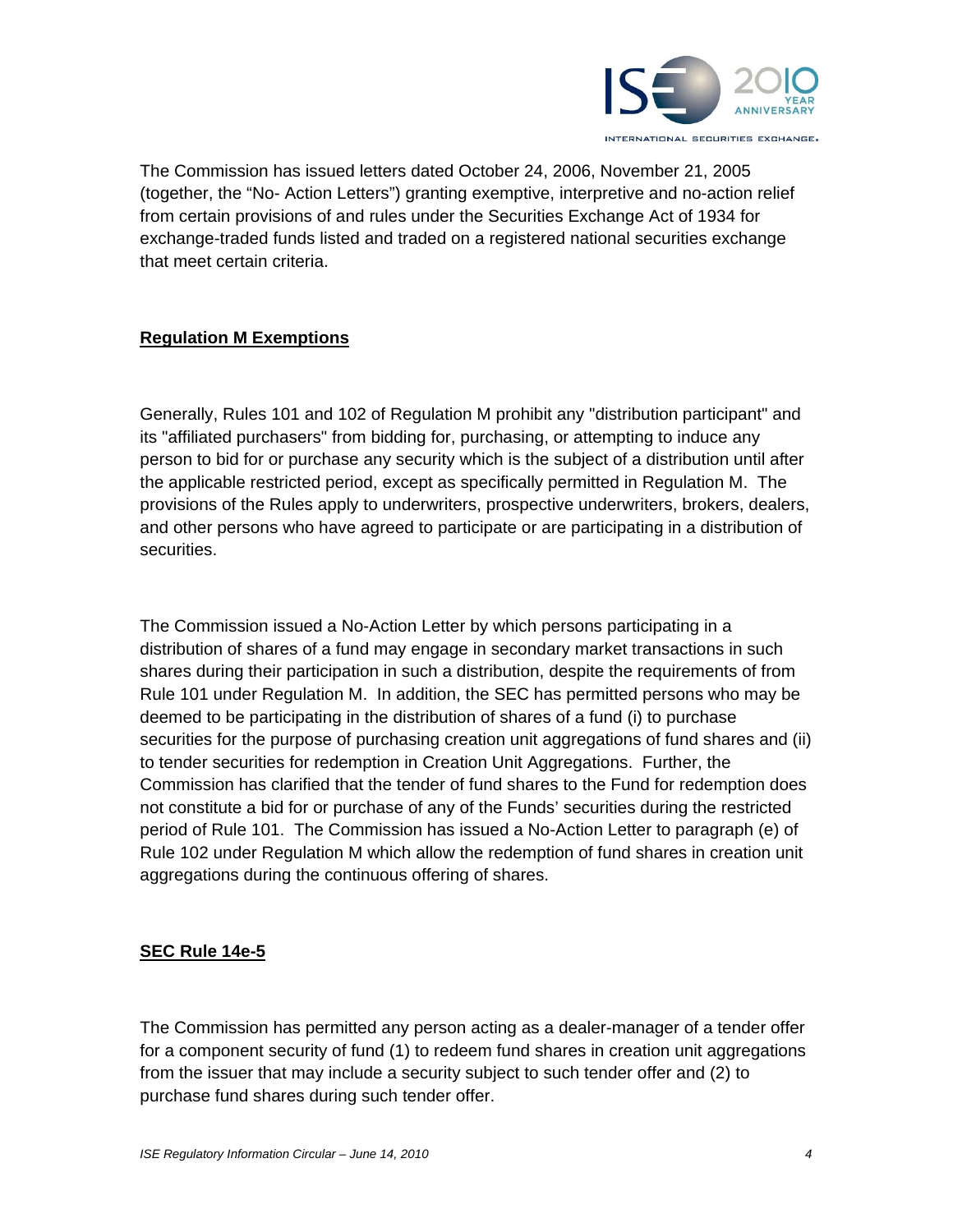

### **Rule 10b-17**

The Commission has granted an exemption from the requirements of Rule 10b-17 with respect to transactions in ETF shares, for ETFs registered as open-end management companies.

#### **SEC Rule 15c1-5 and 15c1-6**

The Commission has issued a No-Action letter with respect to Rule 15c1-5 and Rule 15c1-6 as to the required disclosure of control by a broker or dealer with respect to creations and redemptions of fund shares and secondary market transactions therein.

**This Regulatory Information Circular is not a statutory Prospectus. Equity EAMs should consult the Trust's Registration Statement, SAI, Prospectus and the Fund's website for relevant information.**